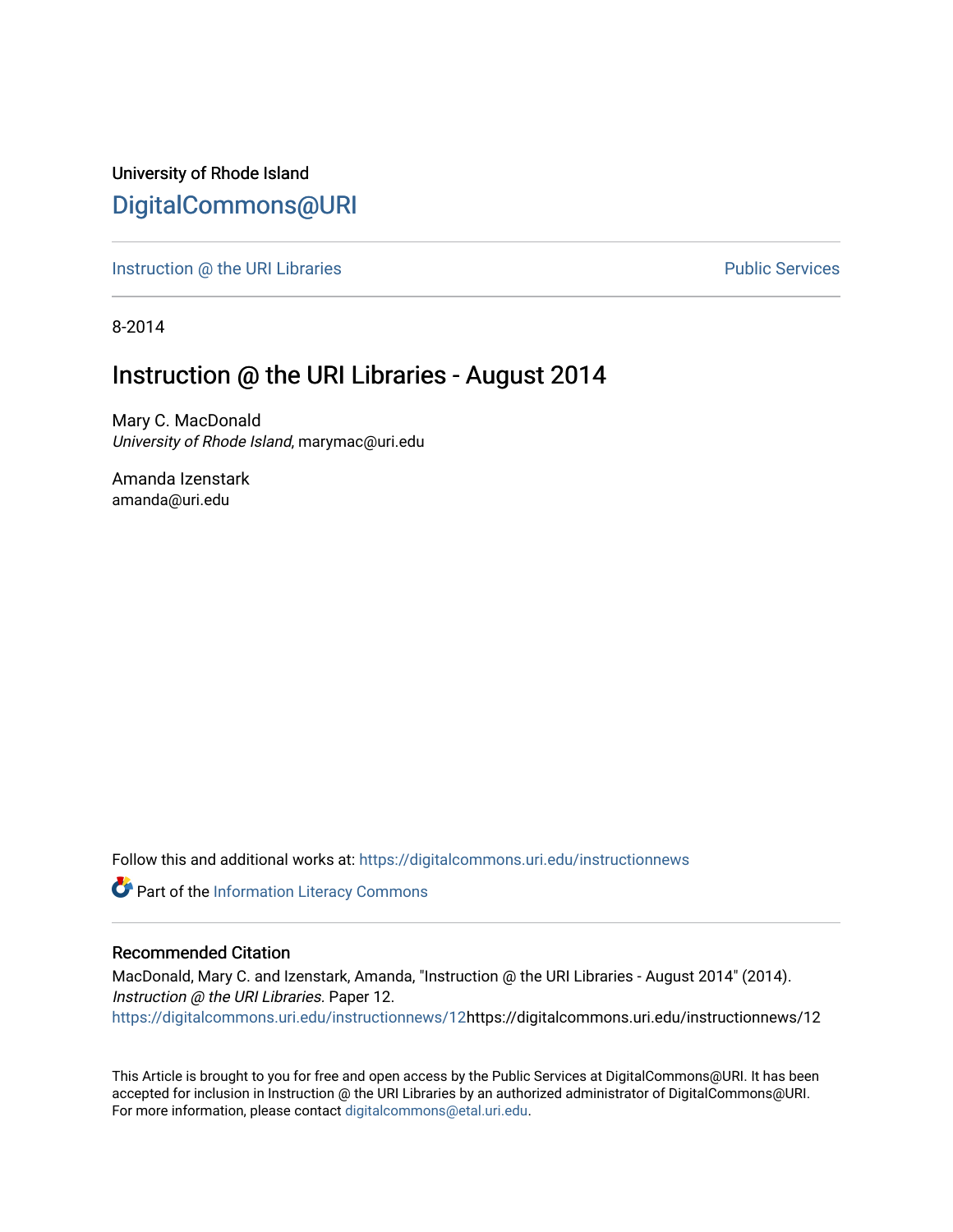# Instruction @ the URI Libraries



## **A Student's Salvation: The Info & Research Help Desk!** What happens at the Info & Research Help Desk when students ask for help?

Preparing to do research is part of every instructor's basic tool kit; we actually enjoy doing research! However, many students find that navigating the research process becomes a maze of anxiety and confusion. Barbara Fister, in her article "Fear of Reference," writes that students feel that they ought to already know how to use an academic library and they are embarrassed or even humiliated to ask for help in public (Fister, 2002).

[A key point in the University Libraries' Information](http://uri.libguides.com/instruction/ilplan)  Literacy Mission Statement is "to make every interaction at the library, especially reference questions, a learning opportunity for users." Thus, we treat each reference interaction as an instructional moment, a one-to-one teaching moment, be it a faceto-face visit, a phone call, a live chat session, text message, or overnight email.

Reference librarians are here to assist library users in finding and evaluating information. We're here to help with any of the "where is..?" and "how do I?" questions about finding things and doing research in the library.

Consider recommending that students contact the Info & Research Help Desk at the Carothers Library, as well as the Reference Desks of the CCE Library and the Pell Marine Science Library, for guidance

and advice on how to begin their search for information. Encourage your students to bring the assignment they are working on with them, and help them prepare for visiting the librarian by sharing the questions listed below that librarians are likely to ask of them in order to get the conversation started.

### **Here are some of the questions the librarian may ask your students:**

"What are you researching?"

- "What class is the research for?"
- "What type of information are you hoping to find?"
- "What have you done so far?"
- "How much information do you need?"

"What kinds of information do you need or want to use?"

#### References

Fister, B. (2002). Fear of Reference. Chronicle Of Higher Education, 48(40), B20. http://chronicle.com/ article/Fear-of-Reference/2928

University Libraries, University of Rhode Island. (2014). Reference and Research Help. Retrieved from: http://web.uri.edu/library/reference-research-